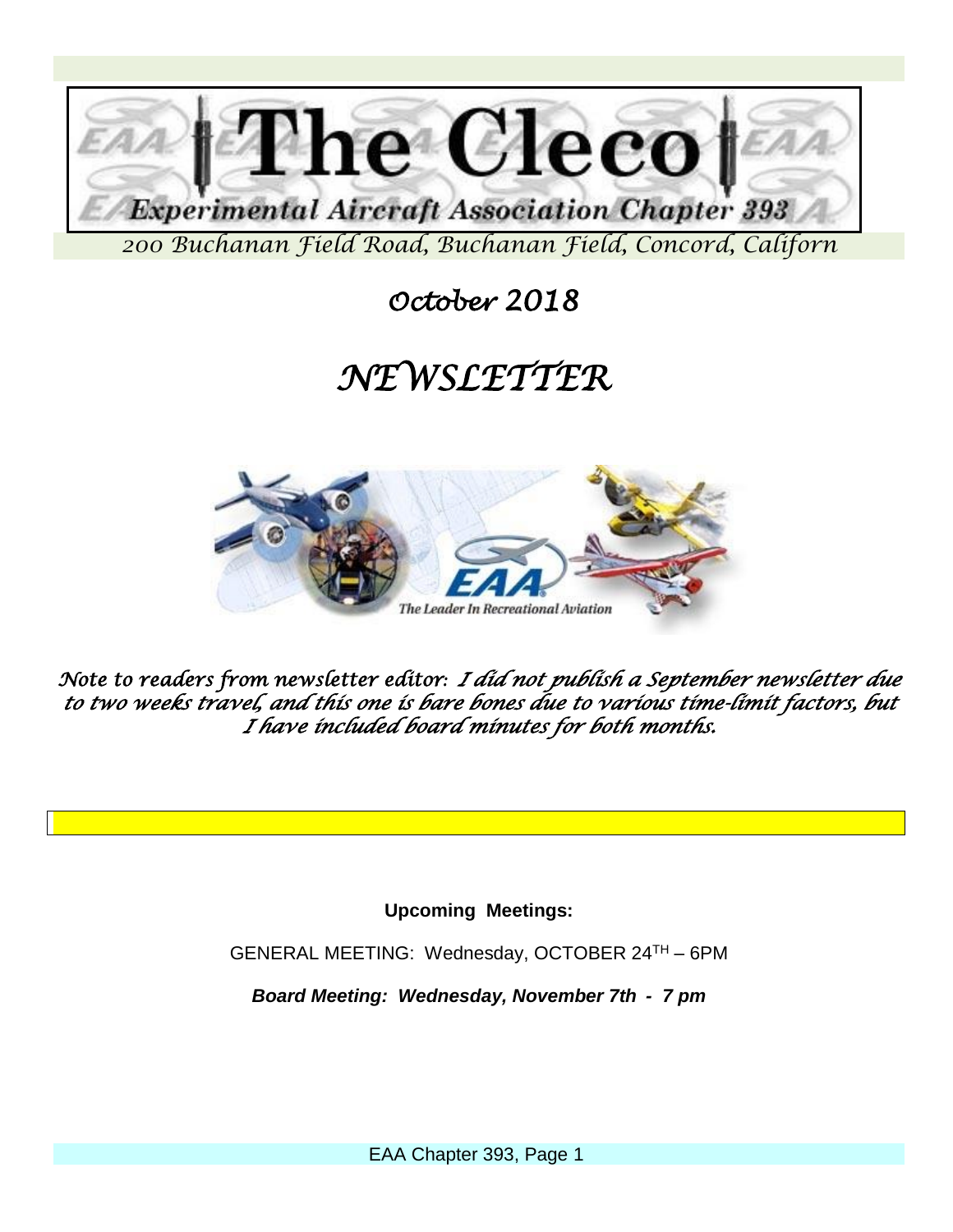

*FLYGIRLS !*

### **President Bill Bower's Monthly Notes:**

President's Notes October 2018

First let's start with some recent news that came out at the recent AOPA weekend in Carbondale Illinois. EAA president Jack Pelton announced some recent proposed changes to LSA weight limits that will affect not only production aircraft but also experimental as well. EAA has been leading the charge to get these changes in placed. I will share with you the recent press release put out by EAA. Also the FAA announced the immediate restart of the ADSB Rebate program.

EAA-Led Reform Ideas Include LSA Weight and Homebuilt Regulations MOSAIC discussions started with FAA more than two years ago.

October 8, 2018 — EAA's proposed weight limit change to 3,600 pounds for light-sport aircraft is part of the current discussions between EAA and FAA prior to any broad MOSAIC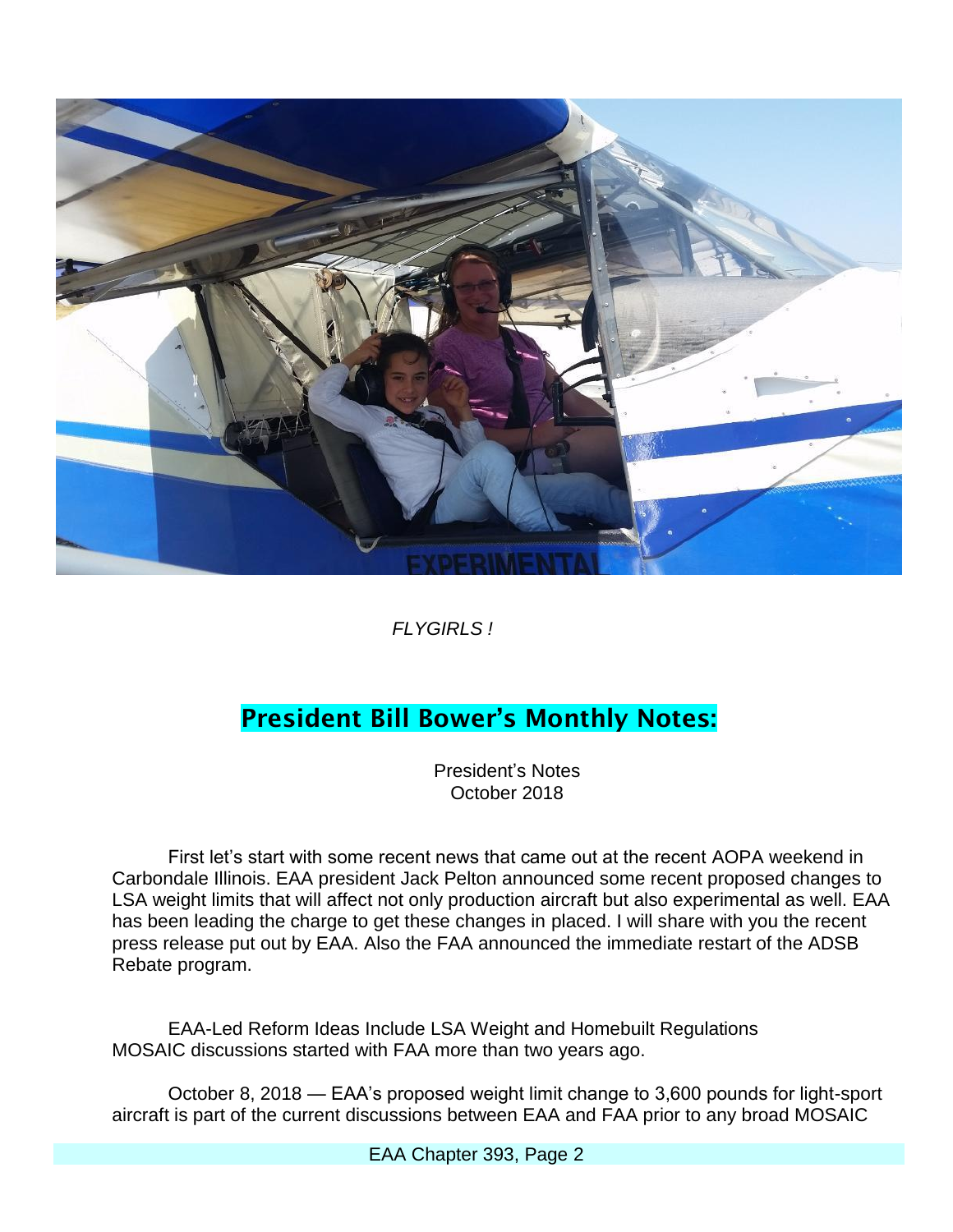(Modernization of Special Airworthiness Certificates) rulemaking, but discussions are still in the formative stage with much work to be done.

"There are numerous ideas that have emerged from discussions regarding MOSAIC, which began more than two years ago as informal conversations between EAA and FAA," said Sean Elliott, EAA's vice president of advocacy and safety. "One area that emerged was how to help LSA fulfill its full potential. While weight-limit changes are one possibility, a specific number such as 3,600 pounds is something that is still very much in the exploratory stage."

The entire MOSAIC concept, which EAA previewed at AirVenture 2018, is a sweeping concept that also includes homebuilt certification and unmanned aerial systems (UAS), or drones. The beginning of the FAA rulemaking process is not expected until early 2019. Any proposal for public comment would likely emerge in 2020 at the earliest.

"EAA has been the leader in these discussions with the FAA and has kept other general aviation groups appraised to the progress made," Elliott noted. "The excellent progress we've made with FAA officials thus far includes substantial support from FAA senior leadership following meetings at AirVenture this past summer. It's important to understand that these elements, such as LSA weight limits and any accompanying expansion of sport pilot privileges, are broad concepts that the FAA will use when beginning its rulemaking process, at which point outside input is not allowed by law."

The current weight limit of 1,320 pounds of light-sport aircraft was established in the original 2004 sport pilot rule. That limit was a compromise from early FAA proposals that set the weight limit at less than 1,000 pounds. EAA had worked since the mid-1990s on making the sport pilot rule broad enough to be a productive entry point for recreational aviation. EAA's focus is now on making the category more robust and commercially viable going forward. A reformed LSA category would contain more qualifying aircraft as well as long-sought features including electric propulsion.

MOSAIC also holds substantial promise for flexibility in kit-aircraft construction, while maintaining the longstanding and successful 51-percent rules that have made amateur-built aircraft the fastest-growing area of sport aviation.

"This is a lengthy process, so as much as we might desire rapid change in some areas, the rulemaking process is not built that way," Elliott said. "It's also important to think beyond fixating on a specific number in a single area. EAA began by looking at all the possibilities when it first discussed the concept with the FAA as a way to make aviation more accessible and affordable. That's what we'll continue to do."

This can be some great news for GA, but as we all know the process can be a very long one.

### *Upcoming dates:*

October 24<sup>th</sup> Our monthly General Meeting. November 3rd Young Eagles Rally with the Patriots at Byron Airport. November 16<sup>th</sup> Combination Dinner Meeting with MDPA. There will not be a General Meeting in November. An E-mail will be sent out for people to sign up. December 8<sup>th</sup> Holiday Party at the Airport Clubhouse

FLYER WITH DETAILS TO FOLLOW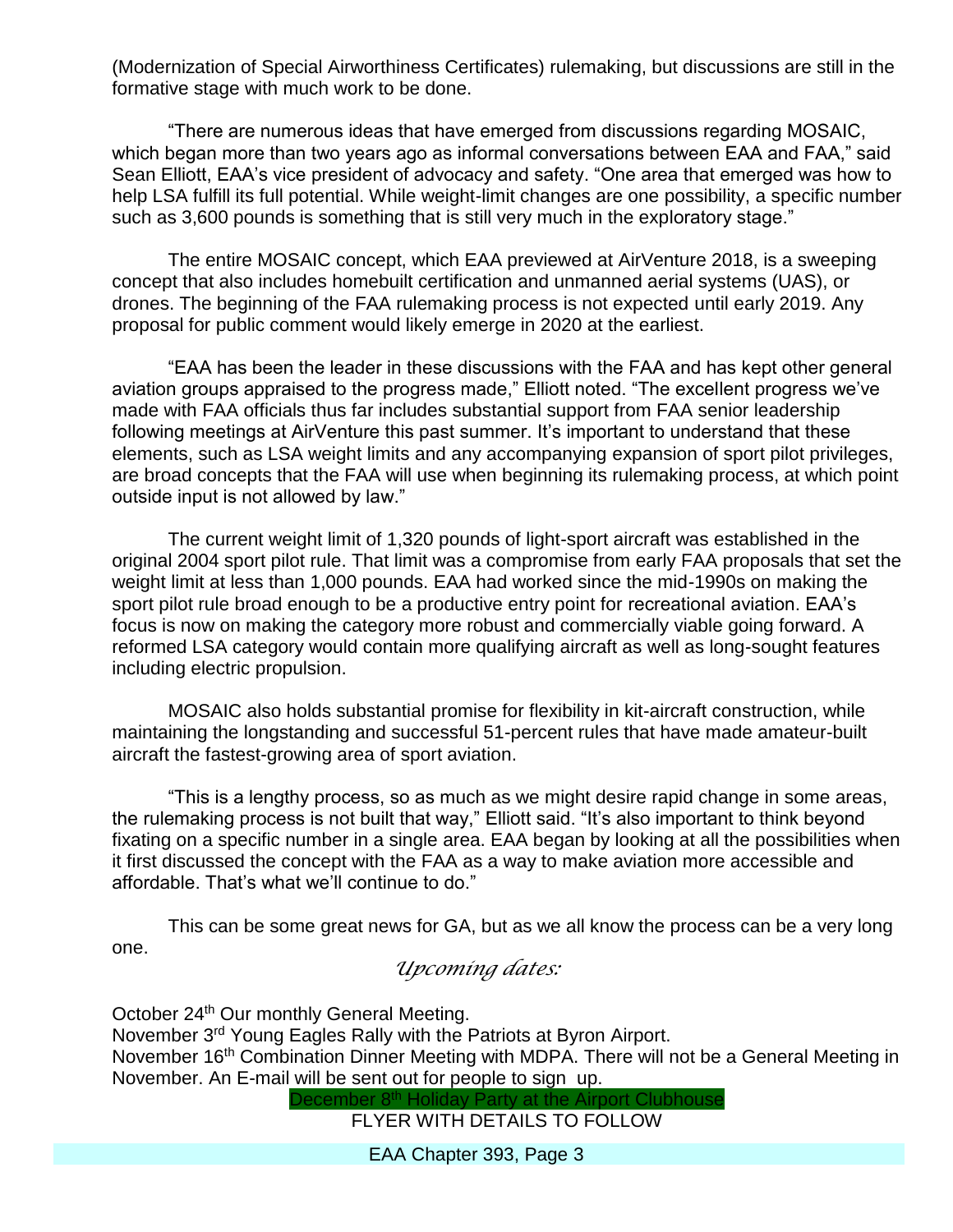## Reminder:

## November 3rd is the next Young Eagles flight day and takes place at the BYRON Airport

#### SEPTEMBER 5TH BOARD MEETING MINUTES:

President – Bill Bower **Present** Present Vice-President – Ron Lem Present Secretary – Pete Mitchell **Present** Treasurer & Tools – Harvard Holmes Absent Membership Coordinator – Vi Egli Absent Newsletter Editor – Bill O'Brian Present Tech Counselor – *Vacant* Web – Renee Robinson **Present** YE's Coordinator – Stephen Tucker Absent Dinner Coordinator – Rich Bourgeois **Present** Eagle Flights – *Vacant* Greg Kar – Chapter Photographer Present Amazon Prime / eScrip – Lucy Hart Absent Tracy Peters – Club House **Absent** 

Bill Bower called the meeting to order at 19:05.

Treasurers Report – Harvard Our bank balance is \$15,255.

Secretary – Pete Membership stands at 79, 14 owe 2018 dues.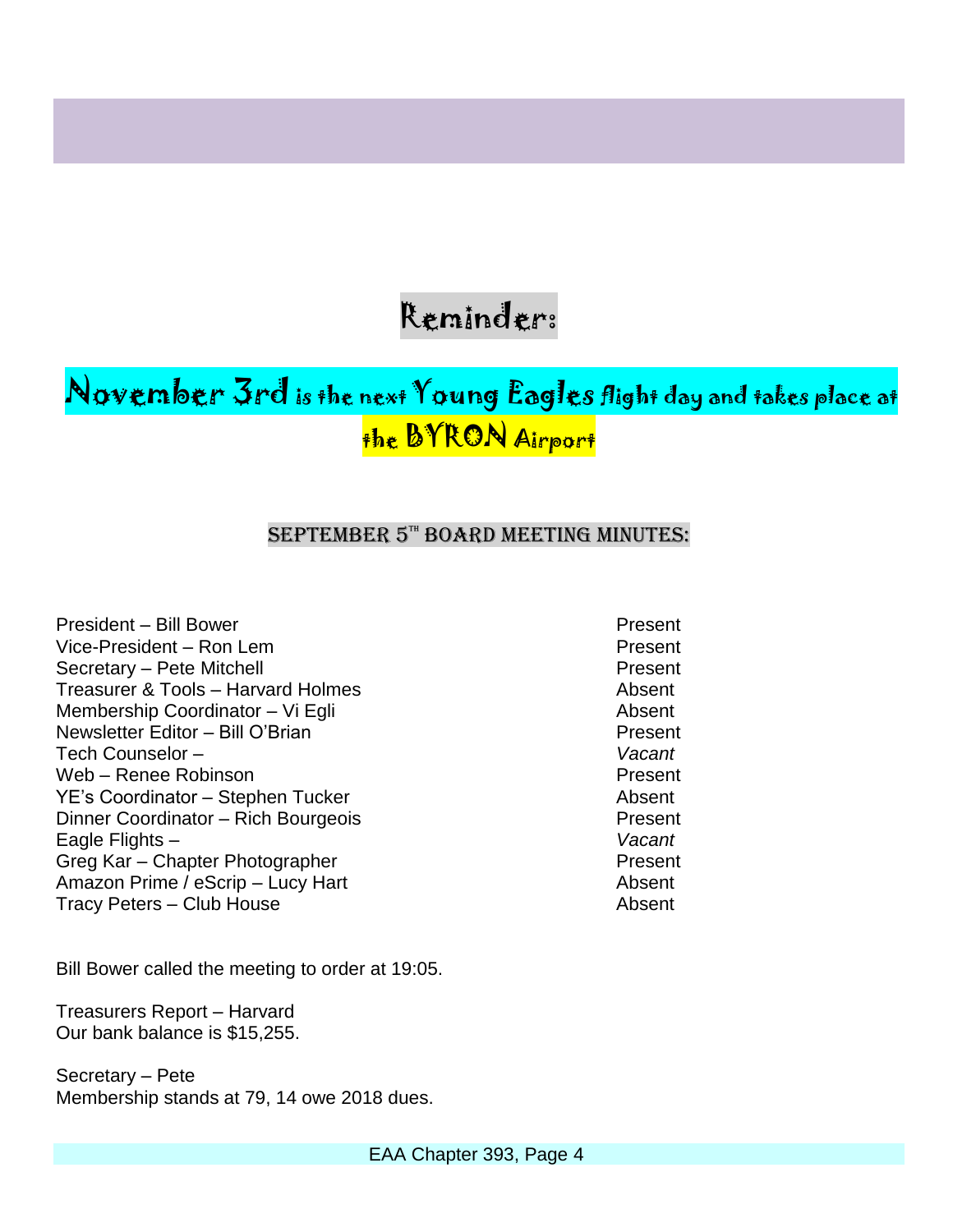Dues are \$30, payable January 1<sup>st</sup> by mail to EAA 393, Box 6524, Concord CA 94524-1524 or at any Board or General Meeting.

Young Eagles – Stephen

Stephen is back in country. Will be present for Saturdays event, on September 15<sup>th</sup>. Rose, Sam and Rich will be out of state Saturday, Stephen will call for pizza.

Note Octobers event (scouts) will be a week earlier on October 13<sup>th</sup>. November 3<sup>rd</sup> is scheduled for Byron / Patriots.

Cleco – Bill O'Brian Bill will publish before leaving on vacation.

Dinner – Rich September 26<sup>th</sup> menu is Spaghetti and Meatballs, Garlic Bread, Salad, Dessert and Drinks.

The Board approved Greg Kar as Chapter Photographer and Lucy Hart to promote Amazon Prime and eScrip.

Future Speakers – Ron September 26<sup>th</sup> Paul Milner will speak on Oxygen usage. November 16<sup>th</sup> is planned as a joint meeting with MDPA.

Adjourned 20:45 PJM

### OCTOBER 3RD BOARD MINUTES:

| <b>President - Bill Bower</b>       | Absent  |
|-------------------------------------|---------|
| Vice-President – Ron Lem            | Absent  |
| Secretary - Pete Mitchell           | Present |
| Treasurer & Tools - Harvard Holmes  | Present |
| Membership Coordinator - Vi Egli    | Absent  |
| Newsletter Editor - Bill O'Brian    | Absent  |
| Tech Counselor -                    | Vacant  |
| Web - Renee Robinson                | Absent  |
| YE's Coordinator - Stephen Tucker   | Present |
| Dinner Coordinator - Rich Bourgeois | Present |
| Eagle Flights -                     | Vacant  |
| Greg Kar - Chapter Photographer     | Present |
| Amazon Prime / eScrip - Lucy Hart   | Absent  |
| Tracy Peters - Club House           | Absent  |
|                                     |         |

Harvard called the meeting to order at 19:00.

Treasurers Report – Harvard Our bank balance is \$16,140.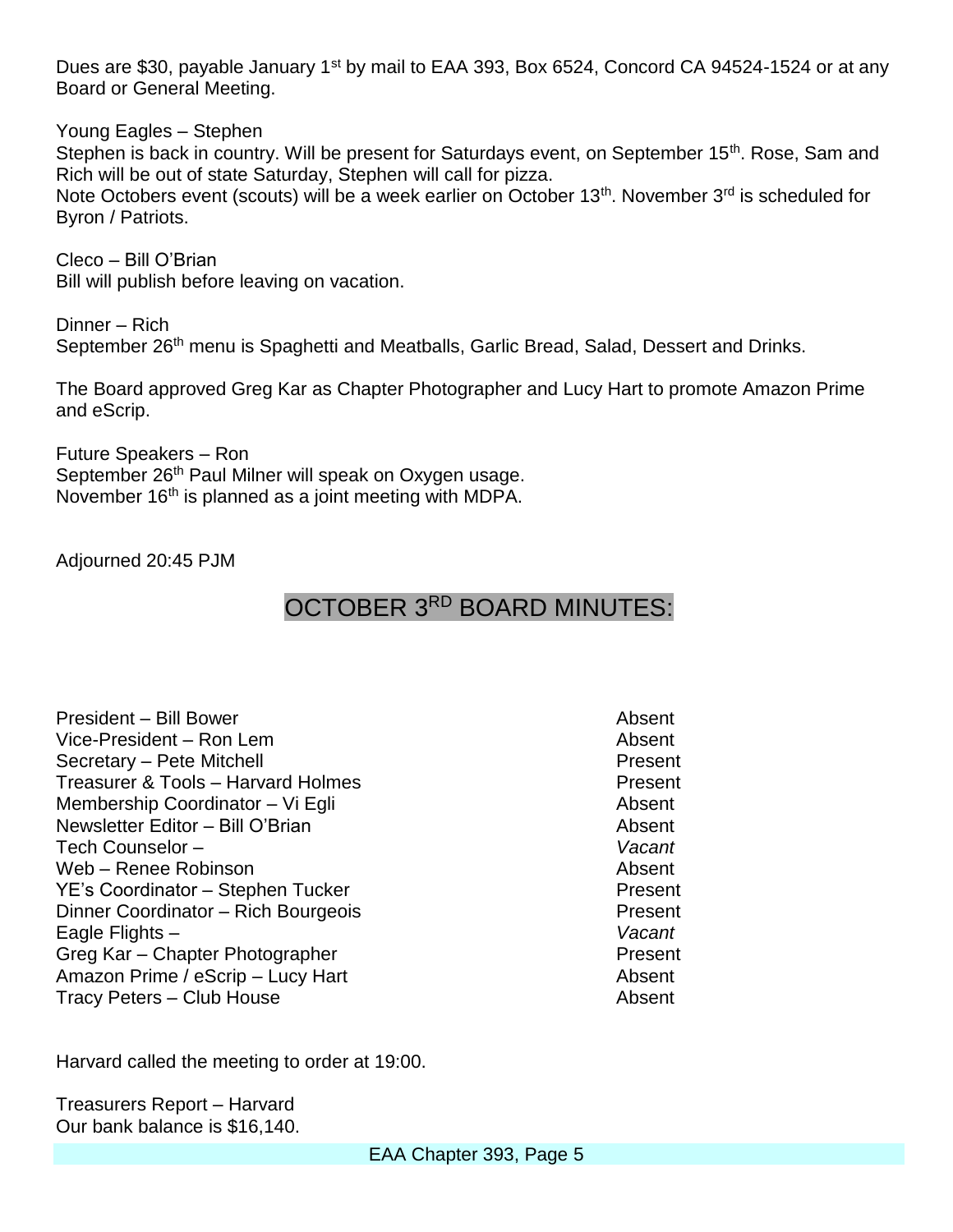Secretary – Pete Membership stands at 79, 14 owe 2018 dues. Dues are \$30, payable January 1<sup>st</sup> by mail to EAA 393, Box 6524, Concord CA 94524-1524 or at our Christmas party December 8<sup>th</sup>.

Young Eagles – Stephen Note Octobers event (scouts) will be a week earlier on October 13<sup>th</sup>. November 3<sup>rd</sup> is scheduled for Byron / Patriots. We have flown 197 young eagles thru September. Stephen will be out of country 12.7.18 – 1.15.19.

Cleco – Bill O'Brian Bill has been on vacation.

Dinner – Rich October 24<sup>th</sup> dinner will be Minestrone Soup, Salad, Dessert and Drinks.

and veggies. Alpine pastries \$200. Wine \$200. Cleanup \$200. \$1,400 total.

November 16<sup>th</sup> is planned as a joint meeting with MDPA. Christmas Party – Saturday December  $8<sup>th</sup>$ , \$29 pre-registered, \$35 at the door. We need volunteers for the decorating committee, that would also set up the dry serving line, a volunteer to handle hors d'oeuvres. Greg will create a newsletter page for the Cleco. Budget Hors d'oeuvres \$150. Decorations and tableware \$200. Rick plans \$450 for beef tenderloin, turkey

Adjourned 21:45

PJM

#### *WANTED! HANGAR SPACE FOR RENT*

**This local EAA Chapter 393, Concord (Buchanan Field), California is looking to rent a hangar** 

**large enough in which to build a kit plane.**

**Anyone who has any information regarding this plan, please contact this person:**

Ron Lem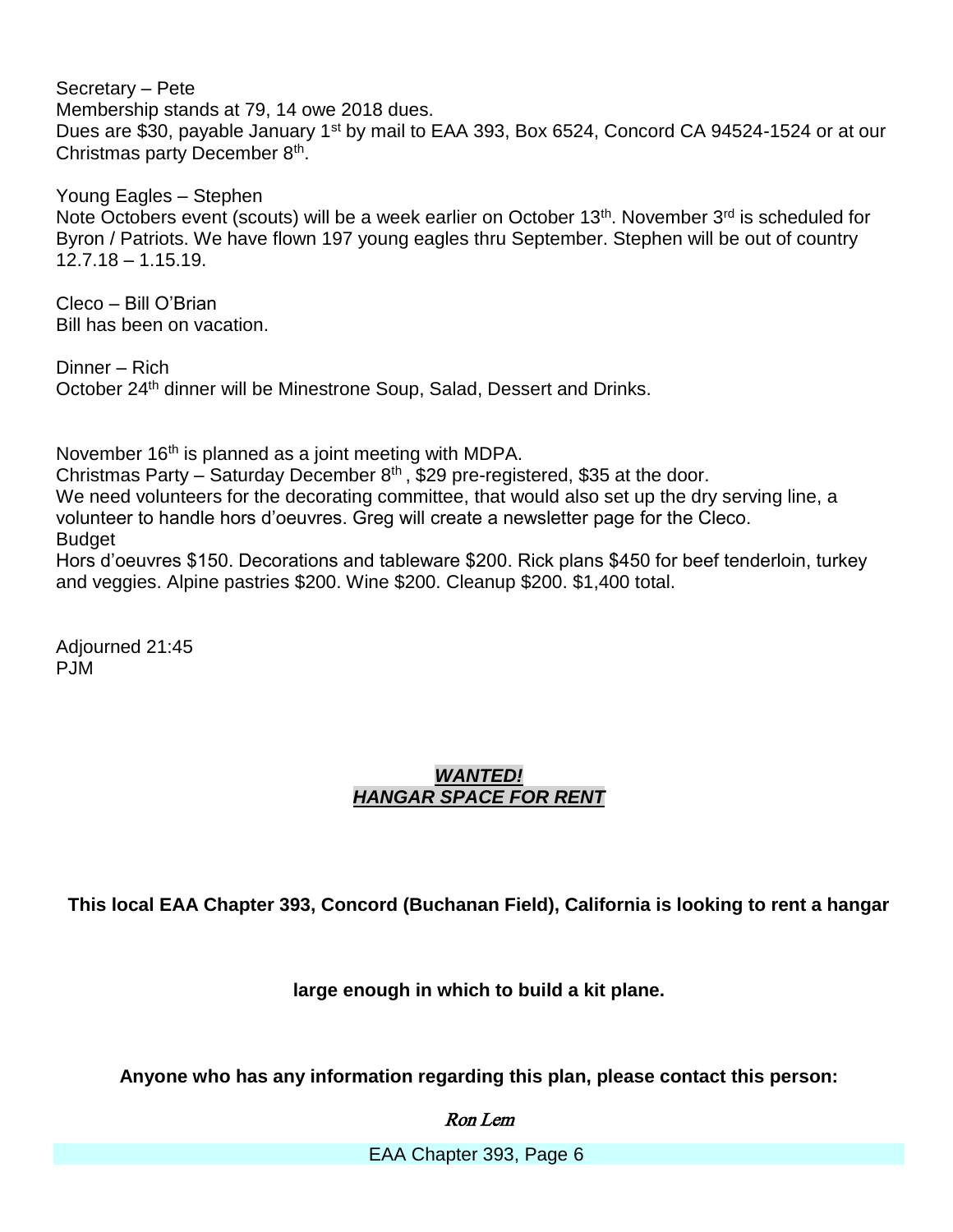



Mo happy flyers !

**The Experimental Aircraft Association Board of Directors**

> EAA Chapter 393, Page 7 **Chapter 393 of Concord, CA**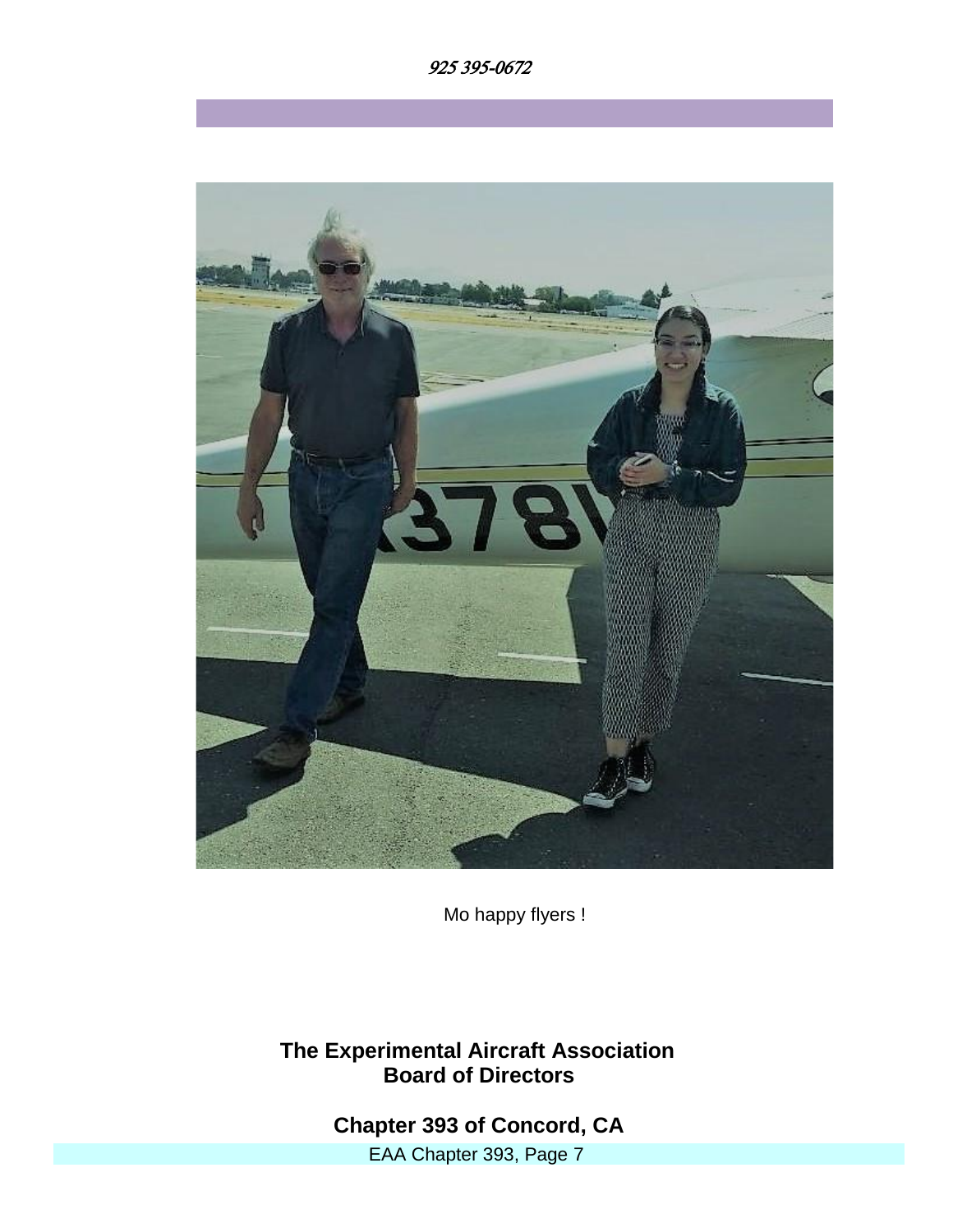P.O. Box 6524, Concord, CA 94524-1524

<http://www.eaa393.org/> Email: [nle@eaa393.org](mailto:nle@eaa393.org)

| Officers/Appointees for 2017-2018:        |                                                                |
|-------------------------------------------|----------------------------------------------------------------|
| President:                                | <b>Bill Bower</b>                                              |
| pres@eaa393.org                           | 925 813-5172                                                   |
| <b>Vice President:</b>                    | Ron Lem                                                        |
| veep@eaa393.org                           | 415 532-6561                                                   |
| Secretary                                 | <b>Pete Mitchell</b>                                           |
| secty@eaa393.org                          | 925 685-3700                                                   |
| Treasurer                                 | <b>Harvard Holmes</b>                                          |
| treas@eaa393.org                          | 510 526-5347                                                   |
| <b>Newsletter Editor</b>                  | <b>Bill O'Brian</b>                                            |
| nle@eaa393.org                            | 925 254-6336                                                   |
| <b>Tech. Counselor</b>                    | <b>Bob Sinclair</b>                                            |
| N320sierra@gmail.com                      | 925.935.7465                                                   |
| <b>Young Eagles</b>                       | Stephen Tucker                                                 |
| Stephenf4e@gmail.com                      | 925 586-5977                                                   |
| <b>Dinner Coordinator</b>                 | <b>Rick Bourgeois</b>                                          |
| RicFlyer@Comcast.net                      | 925 432-9075                                                   |
| <b>Buildings</b>                          | Tracy Peters (temp)                                            |
| <b>Government Affairs</b><br>Photographer | 510 301-8485<br><b>Currently Open</b><br><b>Currently Open</b> |
| Webmaster                                 | Renee Robinson                                                 |
| webmaster@eaa393.org                      | 510 828 1734                                                   |

*Please let me know what you think of the newsletter and also offer ideas for future issues. Your Newsletter Editor, Bill*

# *THANK YOU TO OUR SPONSORS!*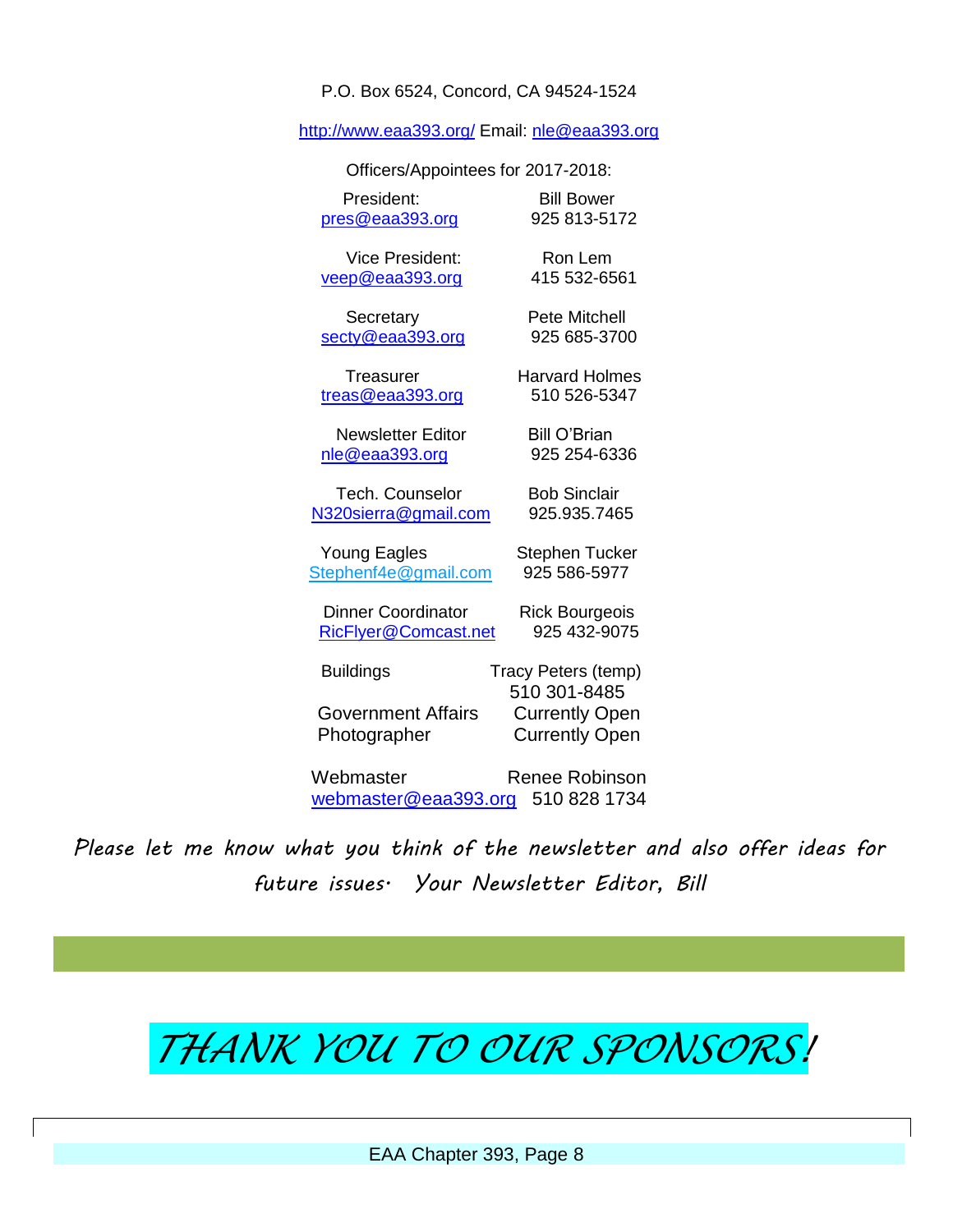

**Maintenance - Avionics -Fuel/Line Service**

#### Larry E. Rohrbacher Line Service Manager

145 John Glenn Drive, Concord, CA. 94520 Tel: 925.676.2100 Fax: 925.676.5580 lineservice@sterlingav.com





\**Old fashioned baking and cake crafting\**

*Visit us in our new home:* **1848 Willow Pass Road. Concord 925.689.7220. www.alpinepastry.co**

### *Our meetings are open to the public.*

EAA Chapter 393, Page 9 Join us for dinner at 6:30 pm (\$7 donation) with the general meeting at 7:30 pm on the above dates in the building at 200 Buchanan Field Road. Enter from the west side of the building, on the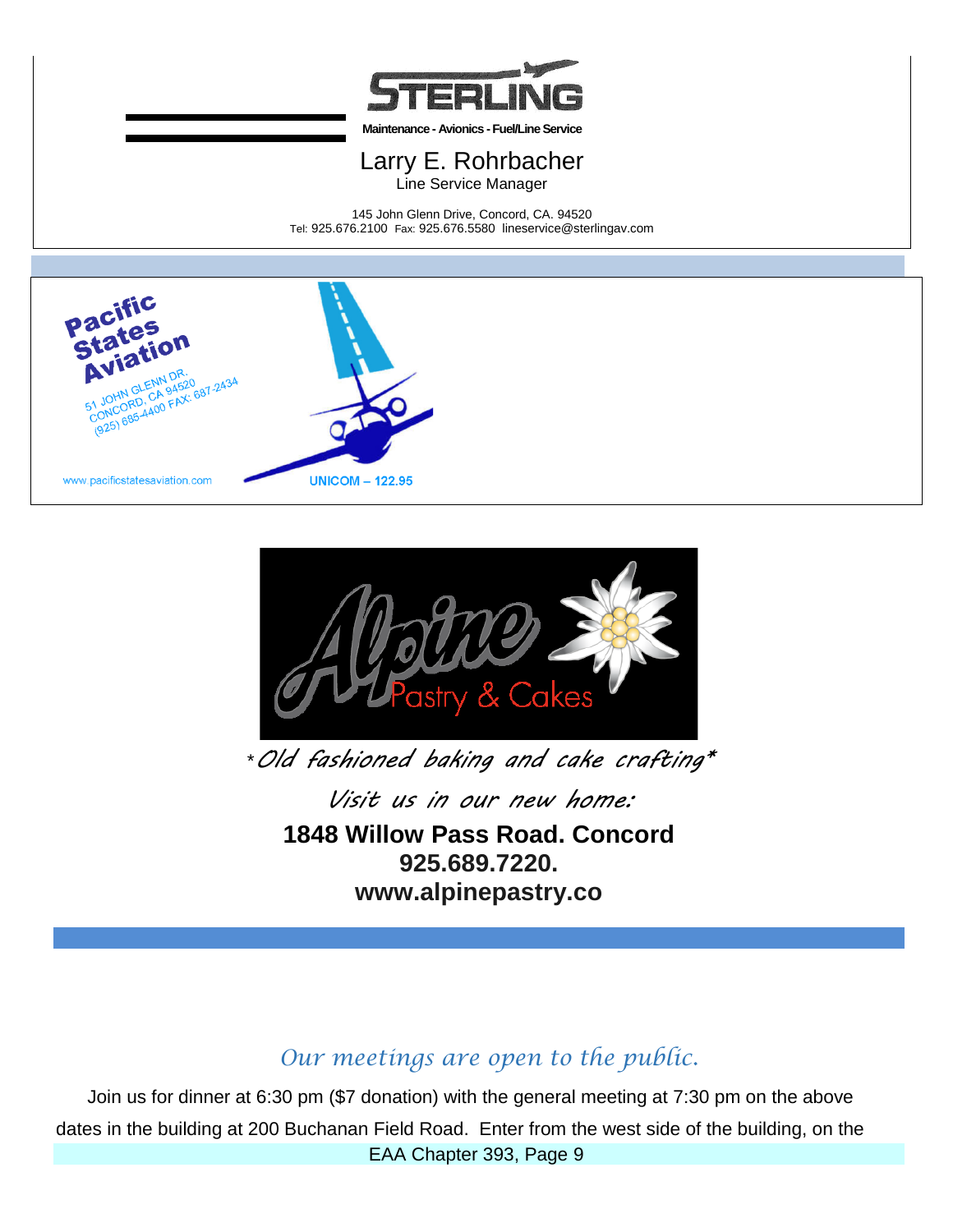west side of the airport. We always have various speakers and presentations of interest to aviators, after dinner.

 Chapter 393 fly-outs are open to chapter members and guests. See the following article explaining them:

*Wednesday Fly-Outs* 

By Harvard Holmes

*To maintain our proficiency, a number of pilots get together on Wednesdays and fly somewhere for lunch. Many of the aircraft owners in the chapter participate. Passengers are always welcome. Not only is it a great way to see the Bay Area, it's also fun to see and ride in our members' aircraft. The email address is WedFlyOut@eaa393.org You may contact HarvardHolmes@comcast.net or Renee Robinson webmaster@eaa393.org to be added to or removed from this list.* 

*Generally, someone who wants to go flying will send a suggestion to this list a day or two before. Those who can go will respond, and a destination gets selected. Recent destinations have included: South Lake Tahoe, Half Moon Bay, Petaluma, Santa Rosa, Ukiah, Boonville, Shelter Cove, Willows, Auburn, Sacramento, Lodi, Stockton, Merced, Watsonville and Salinas. If the weather is poor, a destination may be selected as late as Wednesday morning.* 

*The most active pilots on this list are Harvard Holmes, Bill Reining, Renee Robinson, Stu Schuster, Clint Beacham, David Thacker. Pilots sometimes advertise that they have empty seats, but not always. Harvard Holmes, Bill Reining and Stu Schuster are most likely to have extra seats (4 seat aircraft). My advice is to contact a pilot in advance to make sure they have room and to get directions. Typically, you'd get to the airport by 11:30am and return by 3:30pm.*